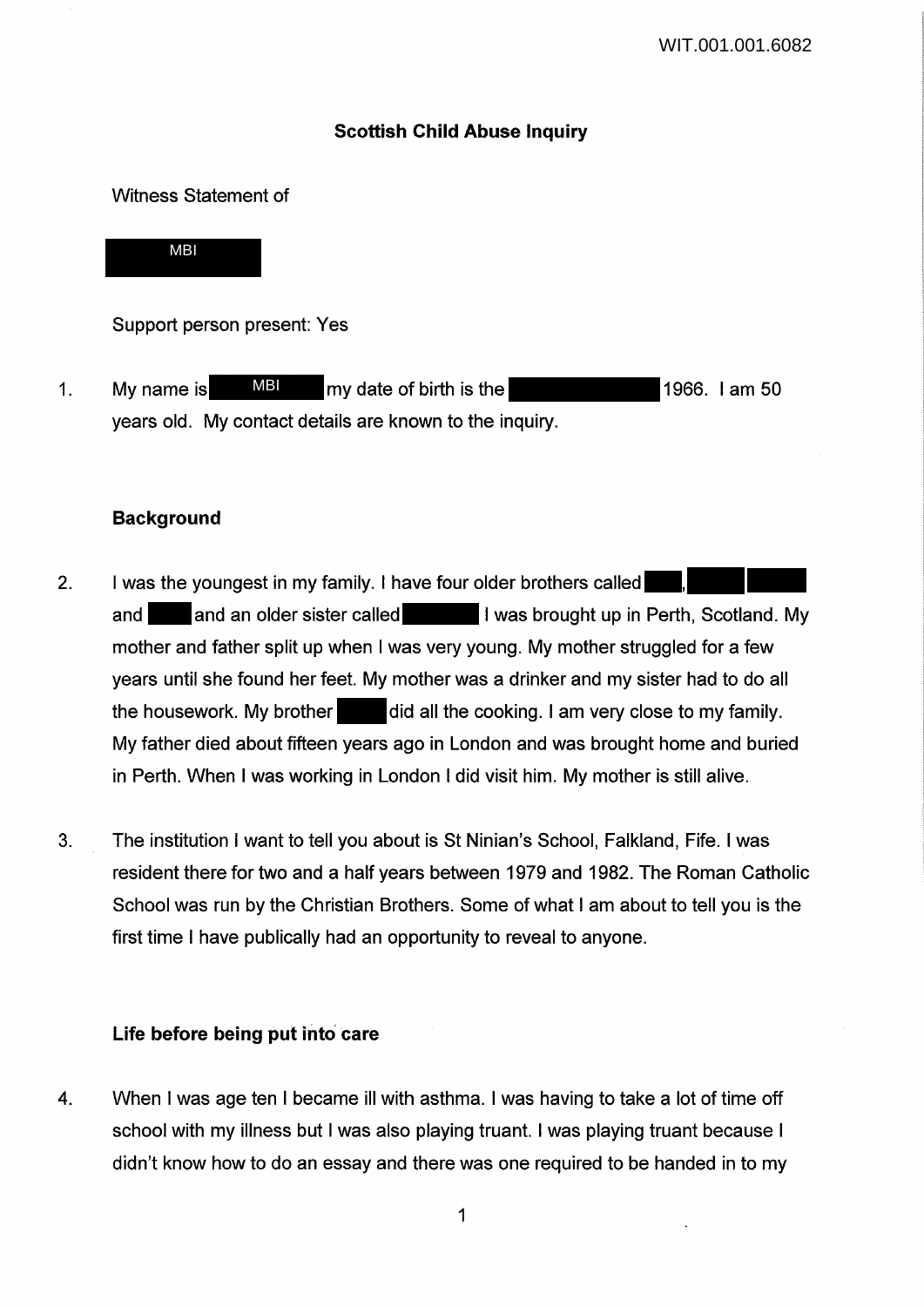English teacher Mrs Carroll every Friday. When you didn't hand it in you were given four of the belt on Friday afternoon. I never went to school on a Friday. I couldn't do sports because of my asthma and had to stand on the touchlines.

- 5. My father was a drinker and had left home. My mother was in a violent relationship with another man. I was put before a Children's Panel because I had broken another boy's bike and was not attending school.
- 6. The decision of the Children's Panel was to place me into care at St Ninian's, Roman Catholic School, Falkland. I remember I went here for a visit and recall the big house near to Falkland Palace. I remember seeing all the priests and feeling scared. I knew that here was a friend of mine from Perth called **also also in St Ninian's** so that made me feel less apprehensive.
- 7. When the decision was made to send me to St Ninian's it was about two months before I actually went. I was taken to see the home by my social worker Miss MCF On my visit there I was attacked by other boys. I had a mate in the school called who I had known since we were boys. The was asked to show me round. In one of the dormitories we encountered two of the other boys called and his brother They tried to take the few pennies I had in my pocket off me and started to assault me. I managed to get away and went back to the reception. From day one at the school there was violence and I had two months to think about it before I went there. I had also told the staff what happened to me on the visit so I became a "grass" before I even arrived.
- 8. There was a social worker involved with me who was called Miss MCF She had something to do with the girl guides in Perth. She was involved with me and my family right up until the time I was placed in care but I am not sure when she first became involved with us. She was not a nice person.
- 9. I was aged thirteen when on the 1979 I was taken to St Ninian's. The Children's Panel had told me that I was going there for six months and then they would review my circumstances. I should never have gone there in the first place.

2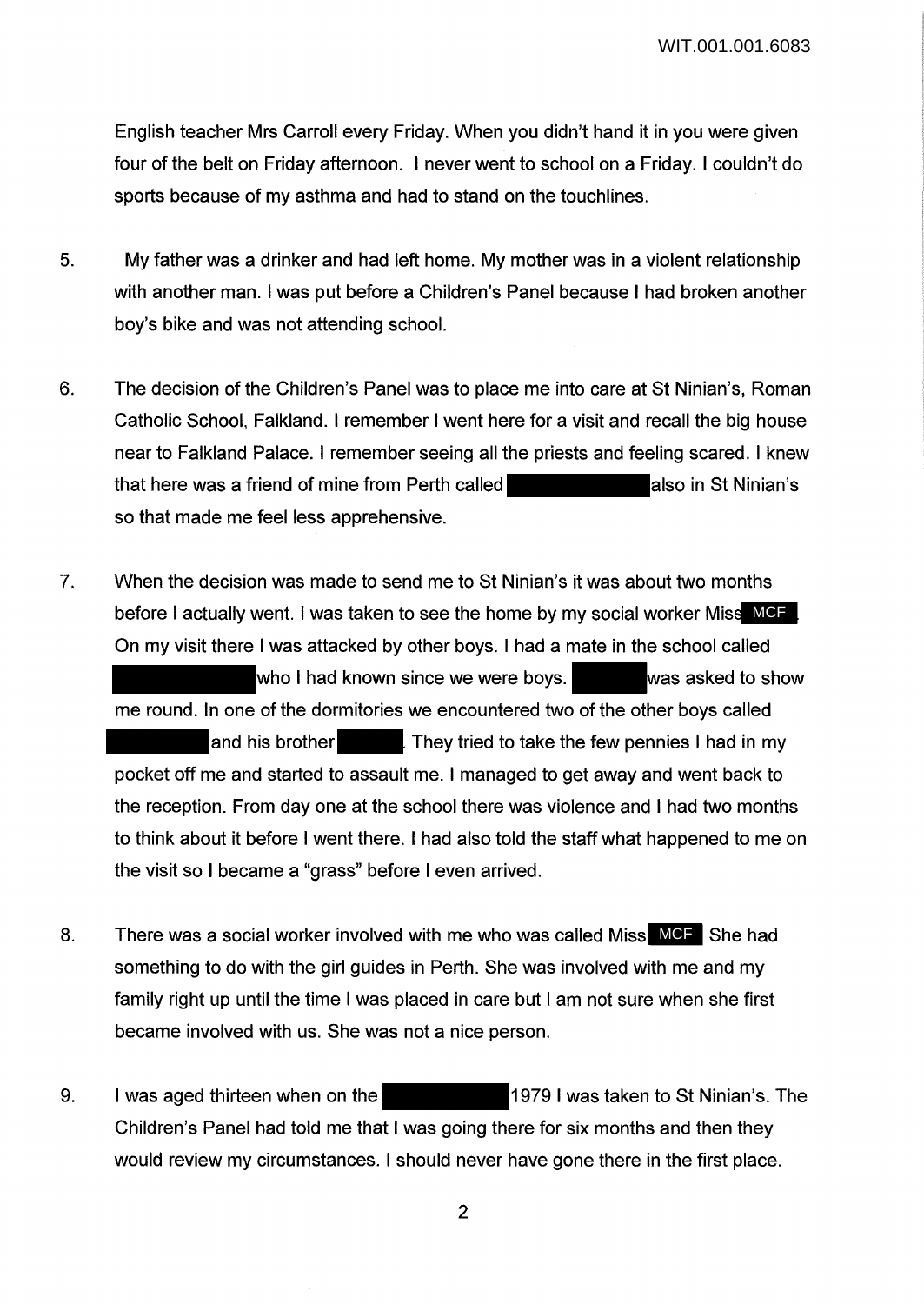## **Institution: St Ninian's Roman Catholic School, Falkland, Fife.**

- 10. The school was all catholic run by the Christian Brothers. It was situated in Falkland in Fife. It was a large country house near to Falkland Palace. It was all self-contained and you would sleep eat and be educated all within the grounds. I remember that within the grounds there was a cove with a waterfall.
- 11. There were two groups at the school called Ramsay House and Stewart House. I was in Stewart House. We used to compete against each other at all the sports events.
- 12. When I first arrived I was put into dormitory twelve. There were thirteen dormitories in all. The youngest were put into dormitory thirteen and as you got older you moved down to dormitory one. There were between two and six beds in each dormitory. Halfway through my stay at St Ninian's the beds were changed from ordinary to hand crafted. It meant that we had a bit more privacy. This change was effected by Brother Farrell when he arrived as head of the school and LNA. Brother LNA was still about at this time but left soon after.
- 13. You were issued with a uniform when you arrived. I was issued with plimsoles for inside wear and shoes for outdoors. There were both trousers and shorts to wear along with a blue top. All the shoes and football boots were numbered and there was name tags on the clothing.
- 14. After Brother Farrell arrived as head teacher the uniform rules were relaxed and you were able to wear your own trainers and clothes. The sports equipment improved and it seemed that the school had a lot more money to spend on things.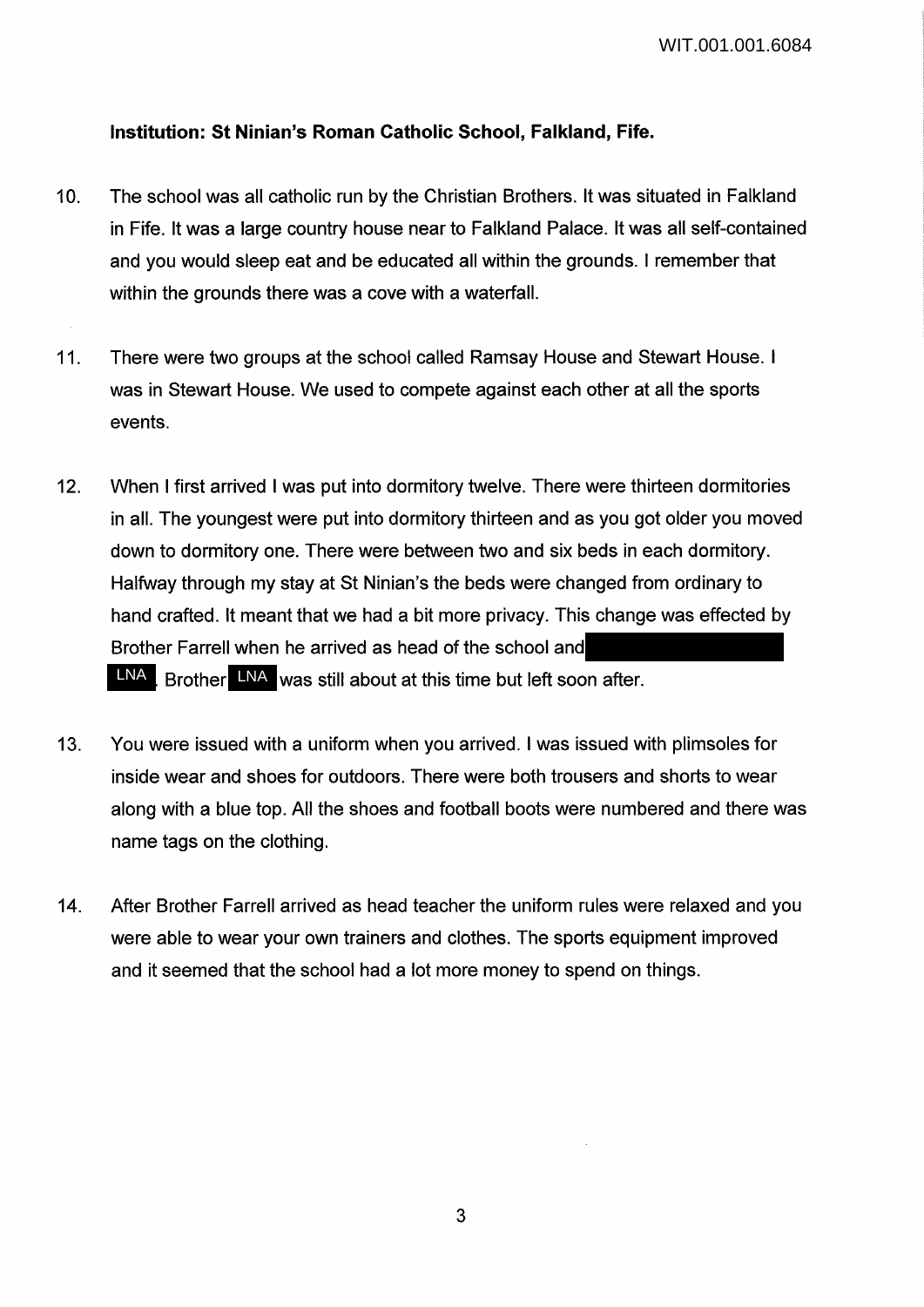WIT.001.001.6085

#### **Routine**

### Mornings and bedtime

- 15. You would get up in the morning at a normal time and get washed ready to begin the day. You would have to do some housework like polishing the floors and mopping the bathrooms. You would then get breakfast and it was off to school. You were taught all the subjects. The older Brothers MBS and MHJ taught but you never learned much in their classes they must have been at retiral age.
- 16. You would stay in class till twelve thirty then break for lunch. After lunch you played sports until tea time. You played sport in all weathers. You would have your tea and then you got some free time till you went to bed about eight. You had to have a shower every night. Brother LNA always supervised the showers. It was always the junior boys first followed by the senior boys.
- 17. When you went to bed it was lights out at nine. They would play piped music through a public address system. This would be on for half an hour and then you had to be silent. If you were caught talking you would be punished. You would be taken out of the dormitory and made to stand outside till the other boys were asleep.
- 18. We would go to Perth swimming pool every Wednesday for two hours. We would also do a lot of cross country running. When I first arrived I could hardly run at all but after some medication and treatment from the local doctor I was able to run three and a half miles. You would run over the Lomond hills and the record for running was 27 minutes. I finally managed to run it in 48 minutes. I could also play football, rugby and cricket. I won the most improved rugby player of the year award and was given a Scotland rugby strip which was later stolen from me. I was a boxer before I went into the home.
- 19. After I had been there for a while I realised that the only way to survive was to take on the bullies amongst my peers. No one was going to listen to my complaints and I had to sort it out myself. I was getting revenge on the rugby park but I needed to

4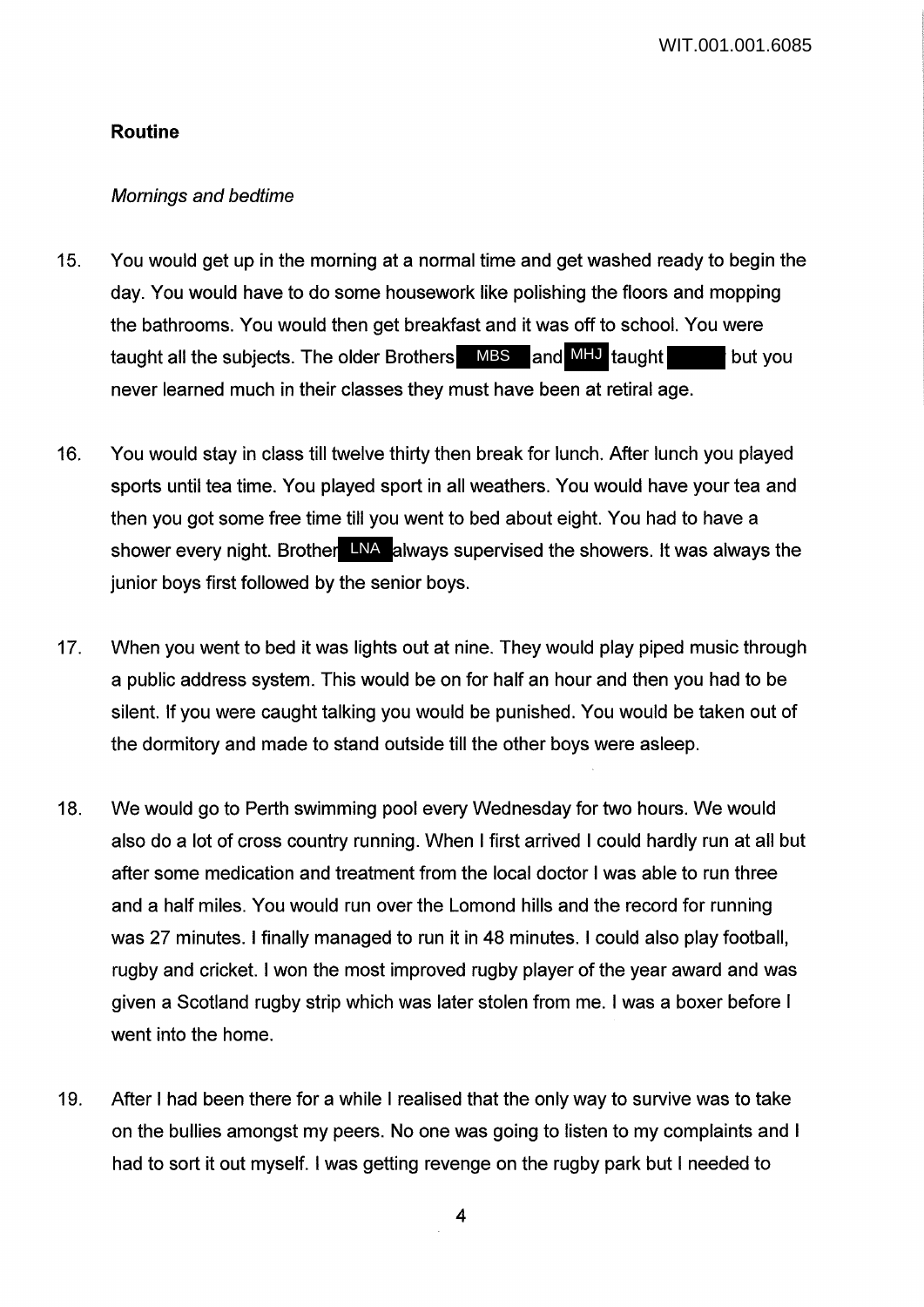assert myself around the school. I recall hitting one of the worst bullies called MCU MCU with a stool. It resulted in him receiving stitches in his head. He was murdered in Glasgow a few years ago. Some of the other builies were Alec Shannon and brothers **and** 

- 20. There were boys at the school who would stand up for me and they included and his brother They were older and intervened to protect the younger ones. There was a gang culture at the school. The staff would be too frightened to interfere. It was the Glasgow boys against the rest.
- 21. The routine changed slightly when Brother Farrell took over. The food improved and the way it was served was better. I don't know where the money came from but we got a mini bus and a coach. We also got better sports equipment.
- 22. When I used to go to the swimming baths at Perth on a Wednesday my family would come down and visit me. My brothers took it on their selves to administer justice to two boys who had been bullying me. They were **from Dundee** and As a result of this my family were banned from going to the swimming baths to see me.

#### **Staff**

23. The members of staff that I recall when I first arrived were Brother LNA Brother Kelly, Brother MHJ and Brother MBS They were all Christian Brothers. Mr MBV was the he would hit you. Mrs Nichol or Mitchell I can't remember her surname was an English teacher. Mr MIK or MIK was the teacher. Mr MCG was the teacher, he was a bully. Mr teacher. He was a very fair man who I had a lot of respect for. Father Shannon was a priest who travelled from Perth Monastery to do the religious services. Father Shannon seemed to be a nice enough person but I had few dealings with him. **BHB** was the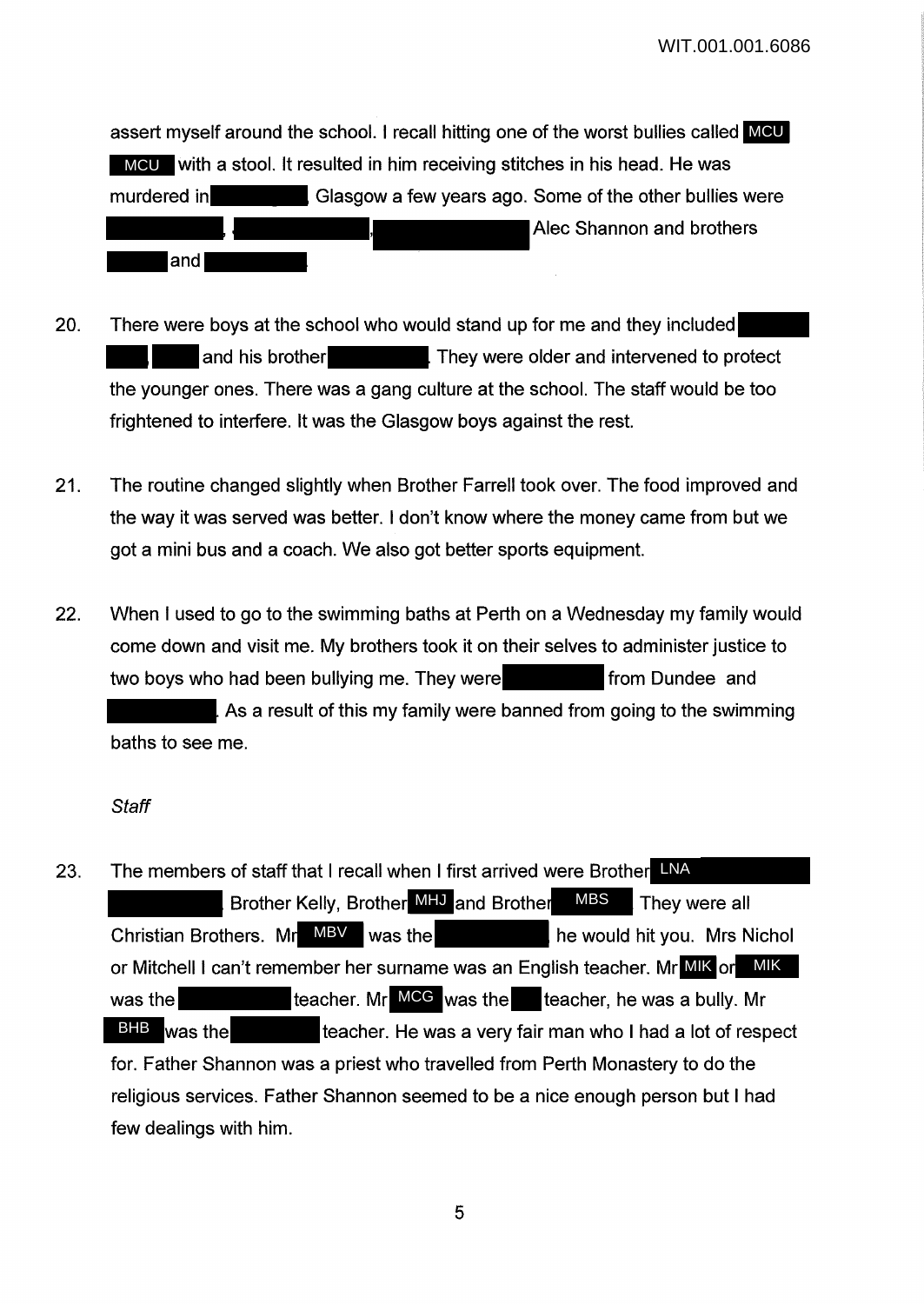24. During the course of my time at the school the staff did change. Brother Brown arrived and he was a very nice man who would listen to you and show you sympathy. There was a small Brother who played the guitar and make jokes with you. He looked like the actor John Belushi and was alright to deal with. Brother

Farrell **Farrell Farrell Farrell He was not as** bad as Brother LNA but he was still evil. Mrs Baines was the matron at the school and her husband acted as goundsman. They came from Auchtermuchty. There was a lady called Carol who worked in the kitchen and lived locally on a nearby farm. Ethel Phillips used to help out at the home and her husband Jack also called in and I found him to be fine. Ethel originally lived in Freuchie but moved to Methil. She was known as Ethel from Methil. Brother MHG also arrived at the school and he was on the staff. He was a bit strange and I was wary of him.

25. Brother LNA was the most evil of all the staff. He was at the school one day and gone the next. I don't know what happened to him. He passed away a few years ago and avoided his appointment with the courts. Mr WBV WAS also evil and was known for slapping and punching the boys. He lived in Kirkcaldy. He MBV

Food

26. I often missed meals at school because I would be last in from the cross country runs and I would be too late to get my meal. Some of the more sympathetic staff would sneak you into the kitchen for a cup of tea or a cake.

**School** 

27. When I first arrived at the home I had very little schooling. I had a teacher called either Mrs Mitchell or Nichol I can't remember. She was very good to me. She saw me on a one- to- one basis and taught me to read and write. I also enjoyed the art, woodwork and metalwork classes. When I first arrived at the school I wasn't able to take part in sport and had to stand on the touchlines. Although as my asthma

6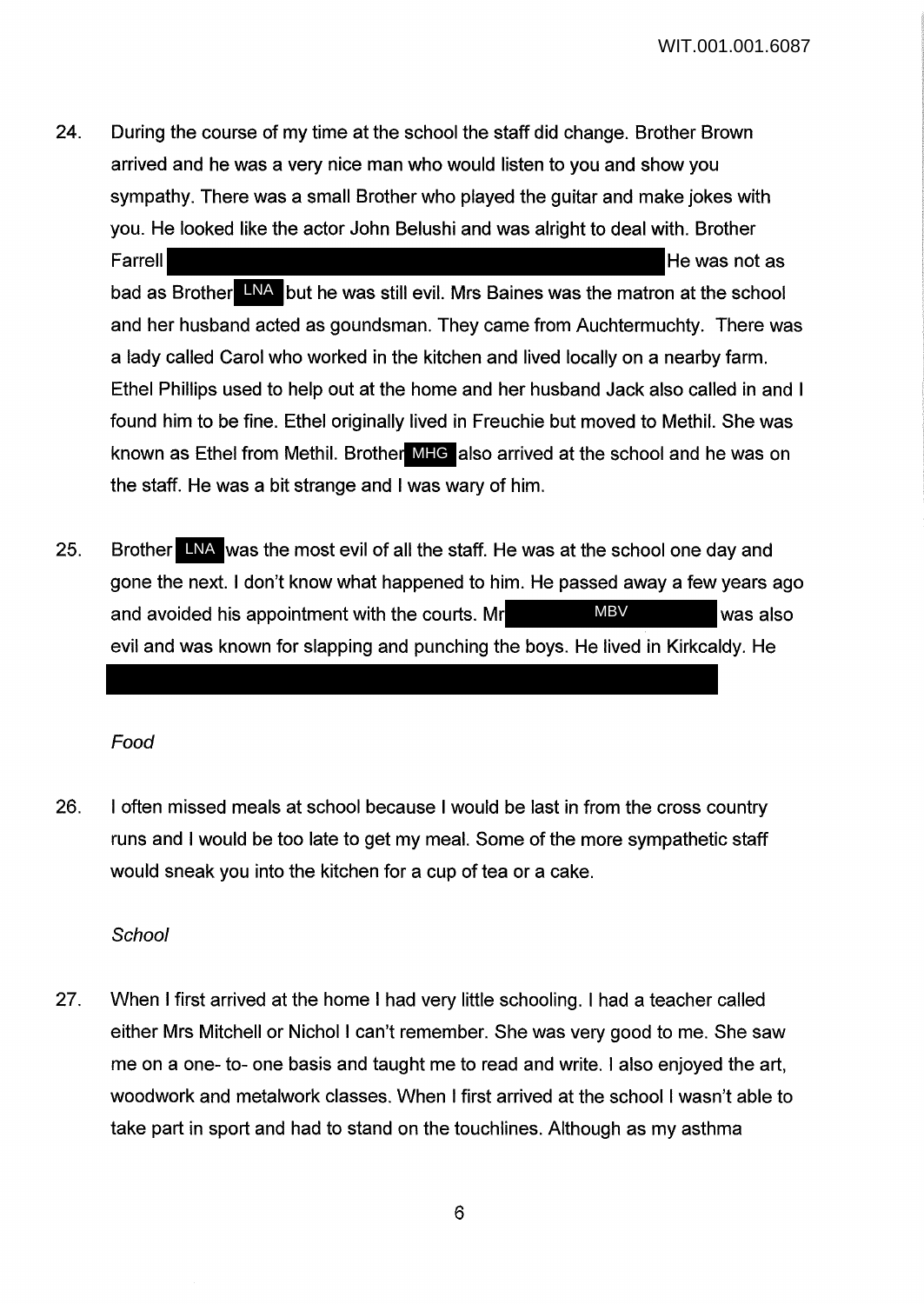became controlled and time went on, my fitness did improve and I was able to join in all the activities.

#### Holidays

- 28. At first you would get weekend leave to go home every two weeks. If you behaved you would earn leave every weekend. You went to the bus stop in Falkland on a Friday afternoon to get the bus to Perth. Some of the other boys who travelled further used to get the school bus to different drop off points. I usually got a lift back on a Sunday evening on the back of my brother's motor bike but this stopped when there was an incident at the swimming pool and they didn't want my family coming near the school. I can recall being stranded in Falkland with no bus available and the local policeman called PC Toad would call the school to pick us up.
- 29. I was kept back on two weekends during my stay at the school. On one occasion when I had not been allowed to appear at the Children's Panel and I ran away. I didn't get home leave for a month as I was only getting leave every second weekend. The other occasion was when I stood up to one of the bullies MCU MCU and hit back. He was under the protection of Brother Kelly and so I was punished and lost a weekends leave.

#### Birthdays and Christmas

30. The Brothers were not keen on letters being written to the school in case bad news came and affected the mental state of the boys. You always got a birthday cake on your birthday. You got sweeties and a bottle of lemonade. You would spend Christmas at home.

#### **Holidays**

31. You had normal school holidays and would also have midterm breaks between these holidays. You were at home most weekends. The first two weeks of the summer holidays were always spent on a trip with the school down to Wales. The place was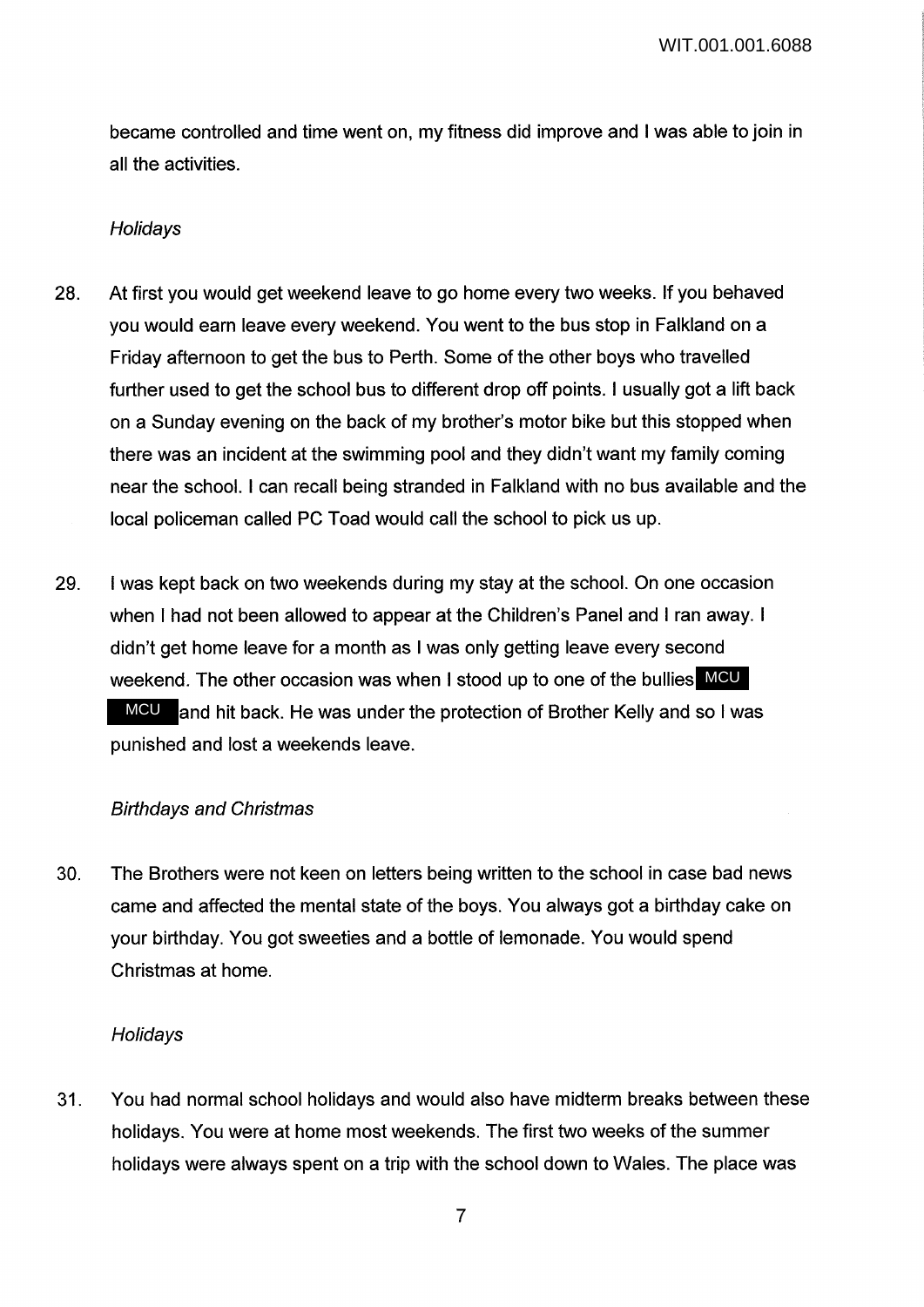called Fairbanks or something similar. It was in north Wales and we used to camp there at a theme park. We would also go pony trekking when we were in Wales.

- 32. We would go skiing two or three times a year if they could arrange it in time as we got short notice to go. The army would do the ski training with us. It was held at ski slopes in the Cairngorms of Scotland
- 33. I remember being taken to Leitcham House for a short break. I am not sure of the spelling of the name. It was a place where the older Christian Brothers stayed and was like a retirement home. It was a big estate. I remember being told a story about one of the boys who had jumped through a window there. He was supposed to have been sleep walking and was startled by one of the priests. I can remember him screaming in pain when he came back to St Ninian's when I was there. I think that his name was **or something similar.** He had the nickname because he was badly hurt when he jumped through the window. The inference was that it was the priests sneaking about the dormitories that had caused him to jump. I don't know I was only told about it by the other boys. There was something not right about Leitcham House.

## Running away

- 34. On one occasion when I ran away I managed to get to Carlisle by hitchhiking. I caught a bus and headed to Manchester. I was only trying to go and visit old neighbours who stayed in Tamworth. At the bus station I asked directions to Tamworth from a Pakistani man. He tried to grope me so I hit him with a bottle. I handed myself in to the Manchester Police. They arranged accommodation for me overnight in a hostel in Manchester.
- 35. The next morning I was put on a train to go home to Perth to be met by Miss MCF When I arrived I managed to leave the station by another door avoid her. I made my way to my brother's house where I stayed for two days. My brother persuaded me to go back to St Ninian's. I went back to my mother's house and contacted the social work department to come and get me.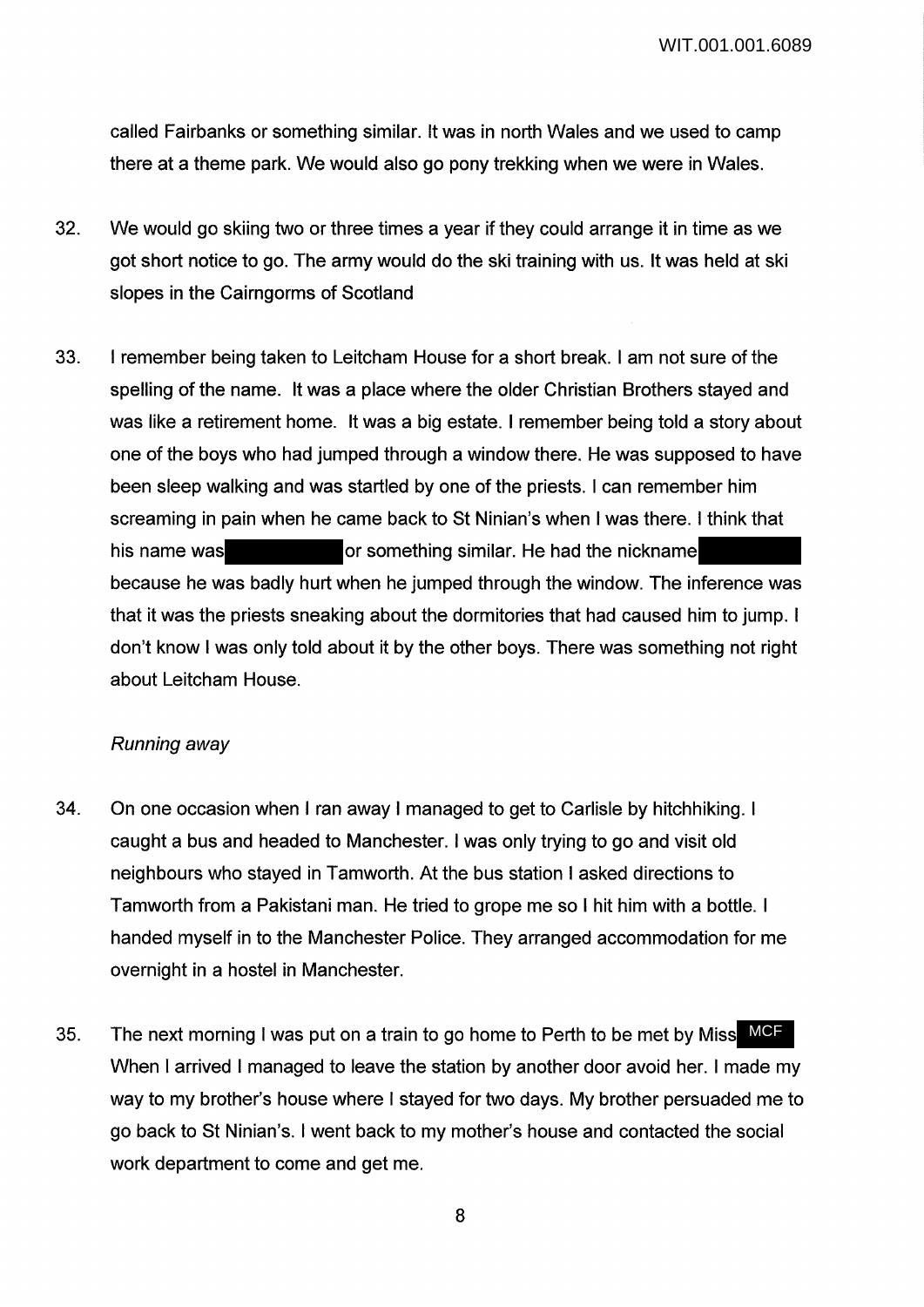36. I tried to tell Miss MCF what had been going on and why I had run away. She told me that I was talking crap. Every complaint I made had no effect and nothing was done about it. There was no point in complaining as no one believed me.

### **Visits/Inspections**

- 37. After being at the school for six months there was a Children's Panel which I was not invited to attend. My mother and sister did attend. I think that it was decided because I was attending school and making progress with learning they would keep me at St Ninian's for further period of time. The decision was made without consulting me. I was devastated as I was convinced I was leaving St Ninian's after my six months assessment.
- 38. Miss MCF came to visit me on one occasion. She was not a nice lady as she used to pull you about and smack you. She was always bossing you about and telling you what you had to do. I ran away to Manchester. I handed myself into the police and was put on a train home. I knew that she would be waiting for me at the station and I couldn't stand the thought of her meeting me so I ran away as soon as I arrived.
- 39. The only Children's panel meeting I attended was the first one when I was put into St Ninian's. I knew the six month review date and the excited feeling of being released. I remember how upset I was when I was told that I had to remain.
- 40. My older brother and my sister used to come and visit me at the swimming pool on a Wednesday but that was stopped when there was an incident involving one of my brothers trying to sort out the bullies that were giving me a hard time. They also stopped my brother from bringing me home on a Sunday as a pillion passenger on his motor bike.
- 41. The man who owned Falkland Palace called Ninian used to come and visit once or twice a year. He used to walk round the school and speak to the boys. I think that he owned the building where the school was. He seemed to be a nice man.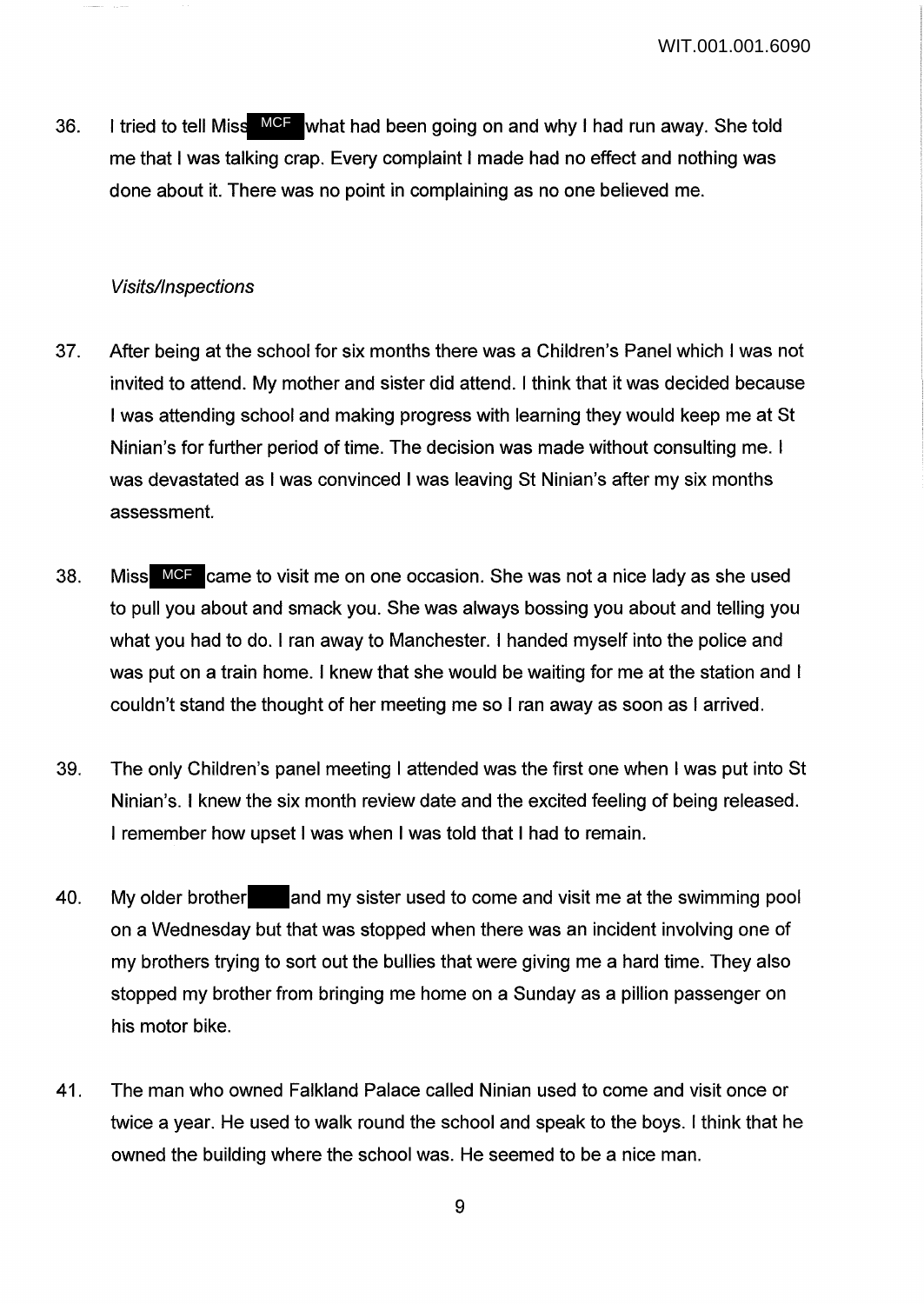42. I used to get a visit from a friend of mine from Perth who was working for Bon Accord delivering bottles of juice. I wasn't supposed to talk to him but he used to slip me a free bottle of lemonade.

## Formal Discipline

43. The formal method of discipline was the school belt. It was not used often as you were usually punished by missing a meal or having your weekend leave withdrawn. I don't know anything about a formal discipline book being in use.

### Medical care

44. There was a Matron called Mrs Baines who would treat minor injuries. We also had access to the local doctor who called once a fortnight. If required there were also local hospitals. There was plenty of medical help available.

## **Abuse**

- 45. There was no complaining about your treatment when you were at the school. You had no one to speak to or to tell about the way you were feeling. It was just constant violence and threats from both the staff and the bully boys who were running wild.
- 46. When I first arrived at the school my friend who was known as and MCU would get up in the night gather up their duvets and go into Brother Kelly's room to sleep. After a couple of months joined them in sleeping at Brother Kelly's room.At the time I thought that they went there because Brother Kelly had a large bottle of cough medicine and they were drinking the contents and getting high. I remember saying to me that he would go out like a light. On reflection I think that a lot of the boys would get cough medicine when they didn't need it. The room itself was no bigger than a "box **MCU**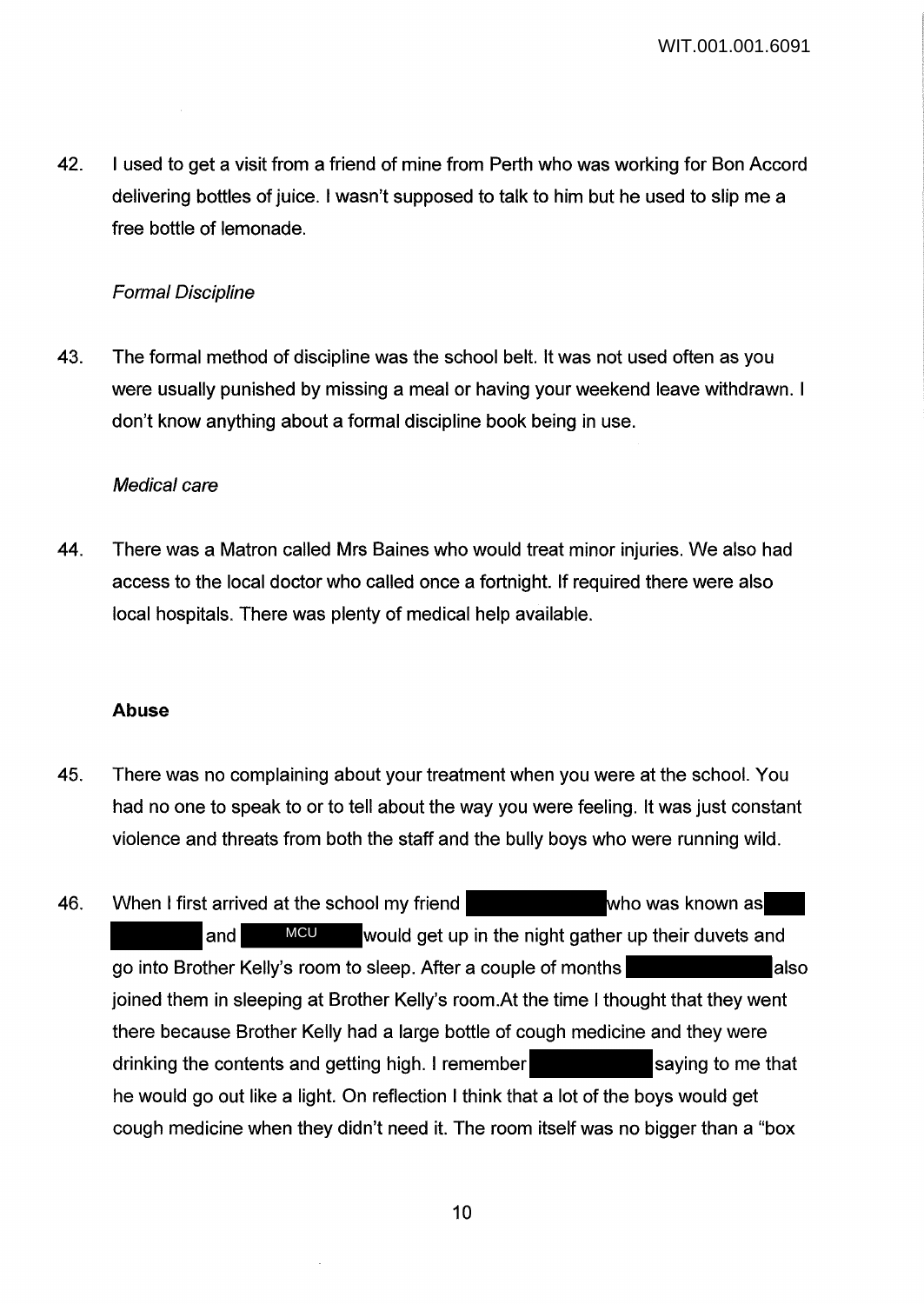room" and all it had in it was a bed and a chest of drawers. This went on the whole time I was there.

- 47. WHE WAS very close to Brother Kelly and he would be invited by Brother Kelly to beat you up to punish you. MCU
- 48. Brother LNA used to wander around the dormitories after lights out. He used to creep about dormitories twelve and thirteen. Brother Kelly was also someone who wandered about and he was given the nickname "Snoopy".
- 49. Brother **ENA** would come in after lights out and sit on your bed and touch you. When he was about I could hear other boys screaming or yelping when he went to their beds. They shouldn't have been making any noise as it was lights out. He used to go to bed. bed. came from Edinburgh. He also went to bed. Brother LNA never went to bed as he was a bully. I could also hear Brother LNA in the bedrooms of the younger boys.
- 50. When Brother LNA came to sit on my bed I could smell the drink on him. He used to ask me how I was settling in. He would put his hands on your back and then slide them under the covers and touch your private parts. Brother LNA used to hit you with his knuckle on the soft bit on the top of your head. It was very painful. He would not give you any warning. He would tell you that this is for what you are about to do wrong or what you have done wrong and not been caught for. I hated that man.
- 51. I wasn't the only boy that Brother LNA was picking on. I recall a boy called who came from Edinburgh getting a really hard time from him. There was a boy called **who suffered badly at the hands of Brother** LNA
- 52. There was never much chat amongst the boys about what was going on. We used to talk about the creeping about but such was the hold they had over all the boys you just couldn't say anything about what was happening to you. We were too scared. There was no talk about sexual abuse despite the fact that **and** and

were my best friends and sleeping in Brother Kelly's room every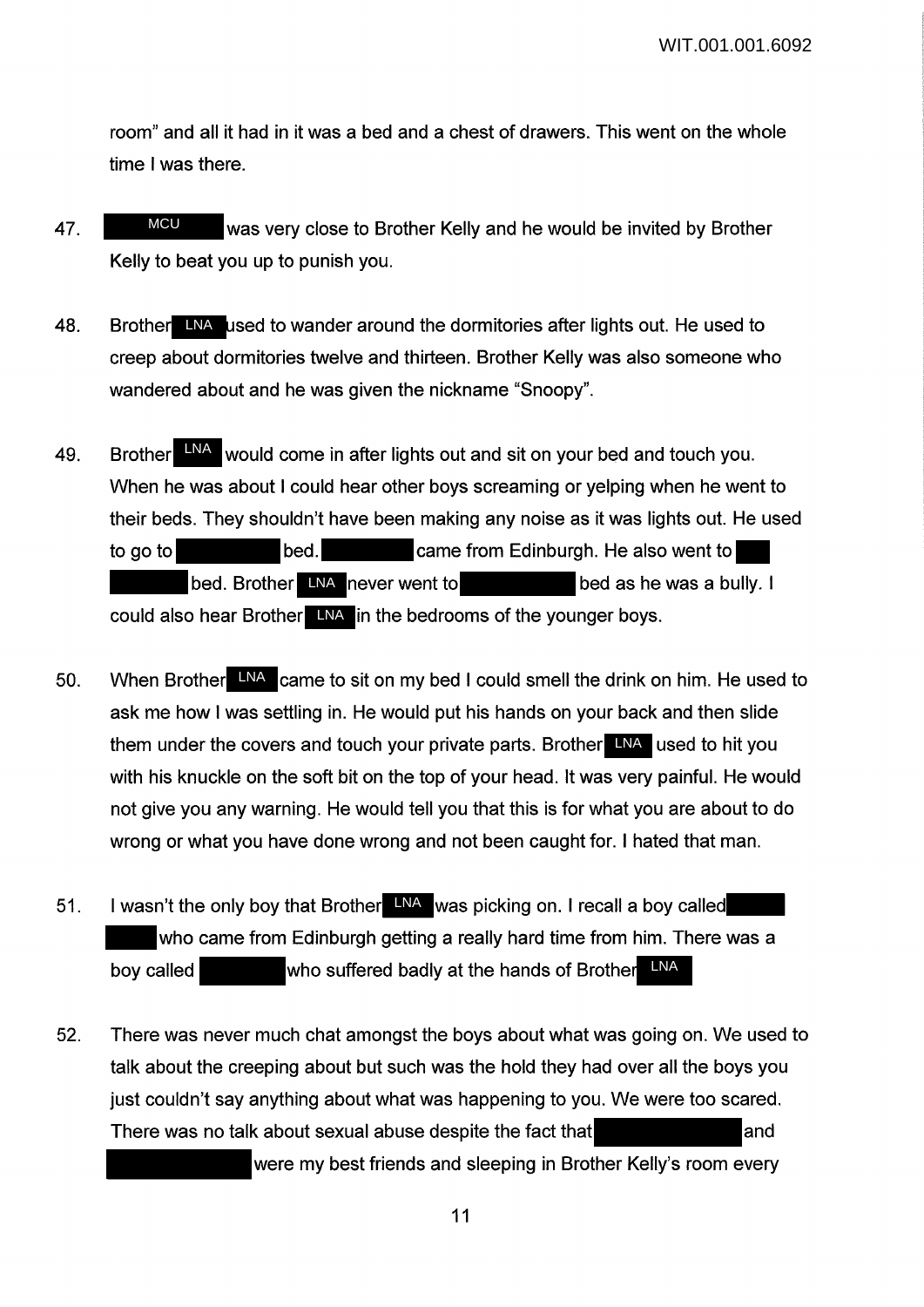night. I just thought they were swigging the cough medicine. All we wanted to do was get out of that place.

- 53. Brother Kelly assaulted me on a number of occasions. I had no trust in him and kept out of his way. He didn't really bother me and kept himself to himself until the day I fought back against MCU It had happened in Brother Brown's room when I was listening to music and  $\blacksquare$  MCU told me to turn it off. He hit me so I hit him with a chair. When Brother Kelly heard about what happened to **MCU** he caught me and held by the neck against the wall. He then gave me a few digs to my body. MCU got away with anything in front Brother Kelly. **MCU MCU MCU** MCU
- 54. Brother MBS was also very fond of hitting you and give you the odd dig or a slap in the face. Brother  $\blacksquare$  MBS would try and touch you up in class. He spent a lot of time in his room. He was also a heavy drinker. Most of the other Brothers were all okay and there was no problem with them. MBS
- 55. There was an occasion when  $Mr$   $\frac{BHB}{H}$  the teacher did assault some of the boys. Three of the boys from Perth, and a boy called MNA broke into the room and stole all the Evostick glue. Mr BHB found out and pinned them against the wall with a workbench. He was very angry but was not a violent man. He was usually very good and would not report you to the Brothers when there was a problem as he knew you would get a beating. He dealt with issues himself and was not violent. MNA
- 56. There was a boy called who came from Cowdenbeath. I remember he got a healthy doing from Brother Kelly on the rugby park. His arm got broken and he received an eye injury. It wasn't part of the game it was violent abuse.
- 57. There were never any staff in the basement area where the boot room was. This was one of the places where the bullies liked to operate. They used to make you run the gauntlet of boys and you would be kicked and punched. It was all done in the dark as they turned the lights off. You could not afford to fall down or you would get a beating. There were also games played at the school like dodge ball where there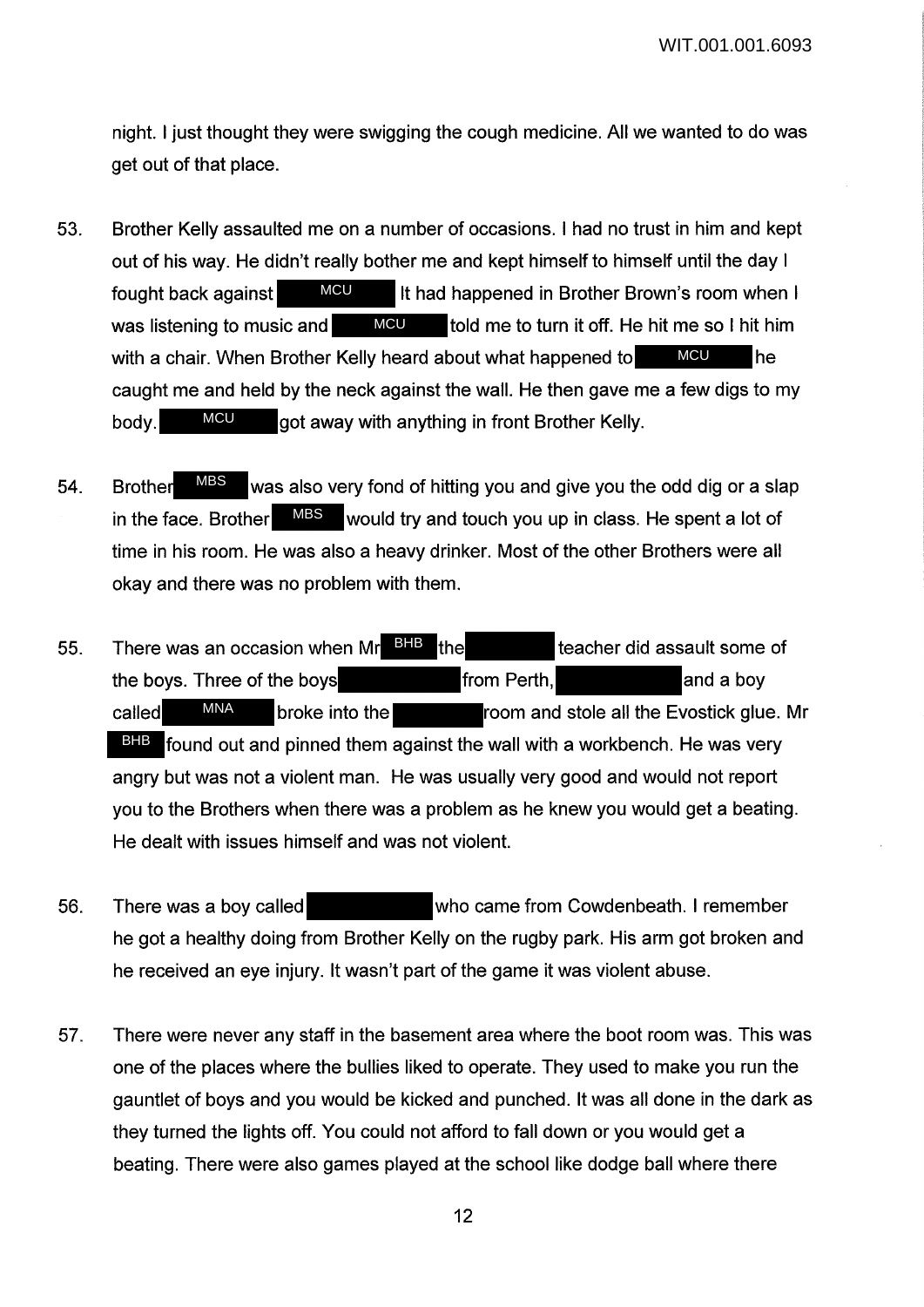was a chance to hit out at other boys without being punished. The staff knew what was going on.

- 58. On one occasion Brother Kelly came into the class room where Mrs Nichol was teaching. He wanted to see me and it was obvious that I was going to get a physical punishment from him. Miss Nichol read the situation well and told Brother Kelly to leave and not to interrupt her class again. That was a rare occasion when a staff member stood up for you.
- 59. Brother MHG also came to the school while I was there. He was another strange character that I didn't trust. There was just something about him that I didn't like. I just kept out of his way. He always much more friendly with the younger boys.
- 60. Mr MCG was the teacher and was also guilty of the odd hit. He would ask me to wash his motor bike. He used to give me a 'mars bar' as payment. I was washing the bike when **MCU** appeared and gave the bike a kick leaving a mark on the exhaust. At the time I was inside eating my 'mars bar'. Mr MCG new that MCU MCU had done this but he slapped me and punched me in the stomach. Mr MCG knew that I had not been responsible but he blamed me. It was as if the staff were afraid of **MCU MCU**
- 61. I know that Mr MCG No. 1 Mr after a complaint from one of the boys called **the called** end is a local mentioned Mr<sup>MCG</sup> to the police fourteen years ago as being an abuser but nothing was done about it then. I know that another boy called who came from Govan also made a complaint but nothing happened as far as I can understand. MCG MBV
- 62. I was playing football one day when one of the bullies from Glasgow known as  $\blacksquare$ , spat in my face. Enough was enough I set about him on the field. The teaching staff Brother Kelly and Mr MCG were on the pitch. I punched him and the staff told no one to intervene as needed taught a lesson. I was hoping that someone would stop it as was not fighting back. Eventually it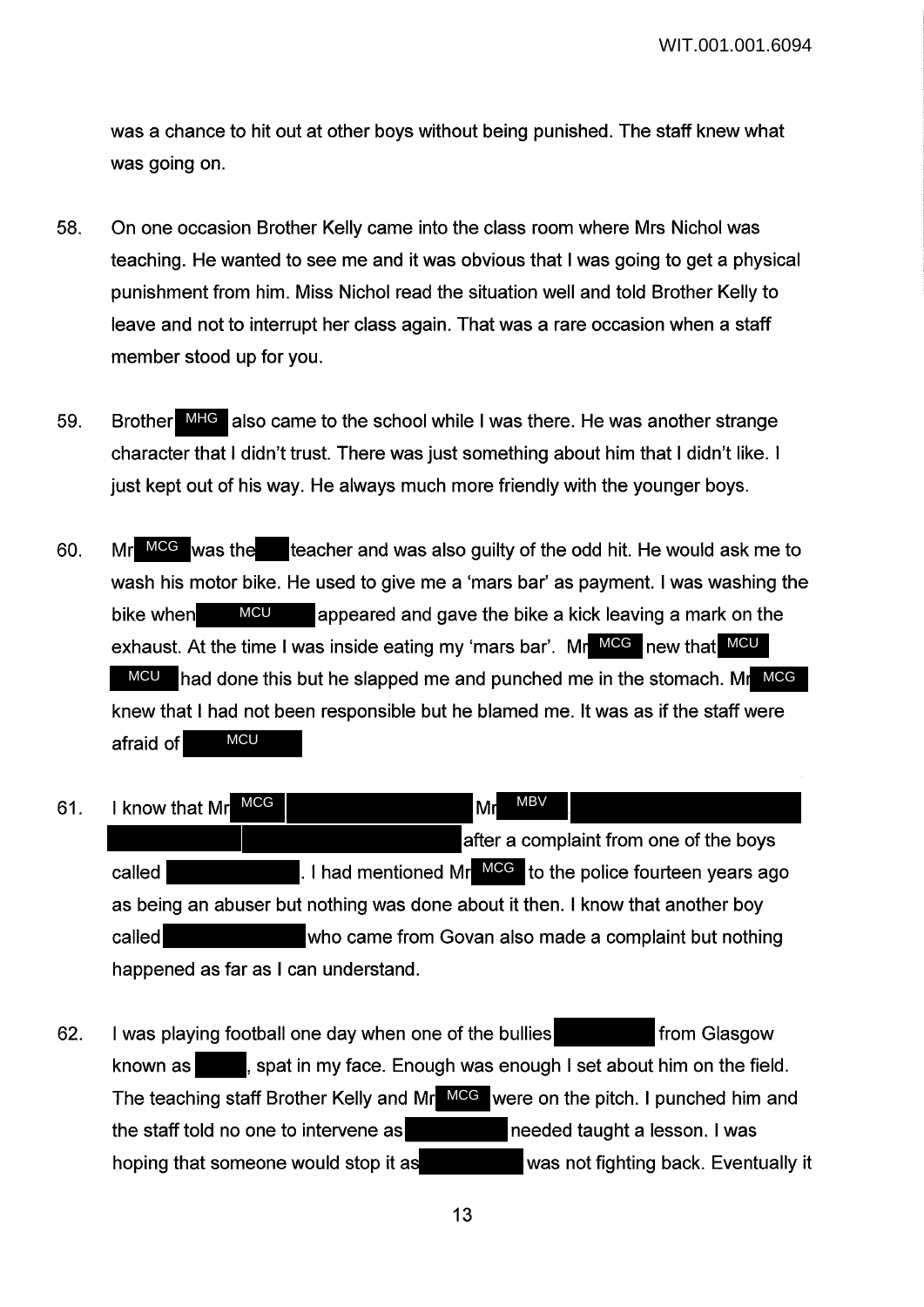stopped and we went to the changing room. Was sent to fetch the corner flag poles and he came into the dressing room and stabbed me with one of them. I ended up at matrons and she cleaned me up. got a doing from Brother Kelly for stabbing me. Nothing else came of it.

## **Reporting of abuse**

- 63. Whilst I was living at St Ninian's I tried to tell Mr MBV I had been assaulted by Brother LNA but he just went mental at me. It was the same story with the social worker Miss MCF she didn't believe me and wouldn't have done anything about it anyway. I was sure that both MBV and MCF knew what was going on but they appeared to be in league with the Christian Brothers and anything we told them would go straight back to the brothers and we would be made to pay for it. It was the same story if we reported the social workers to the brothers and again we would be made to pay. MBV
- 64. The only Brother you could speak to was Brother Brown who would listen to you. I got the impression that Brother Brown was silenced by the other Brothers so although you could speak to him his hands were tied. Mr MIK was also approachable but had no clout in the school. He would not report any bad behaviour to the brothers as he didn't like to see the boys being punished. This did lead to him being in conflict with the brothers and M<sub> $\alpha$ </sub> M<sub>BV</sub> over the treatment of the boys. MBV
- 65. About fourteen years ago my name came up in a police enquiry and the police came to see me. They arrived at my door but I was shocked to see them. They wouldn't tell me what their enquiry was about and they were being very guarded about what they were saying. I gave them a statement at that time. I think that they were police from Dundee.
- 66. Four years ago the police again came to my door. I was shocked to see them again. I mentioned all the names that had been in my head for many years and the police were amazed at my memory. It was the same thing as fourteen years ago and I was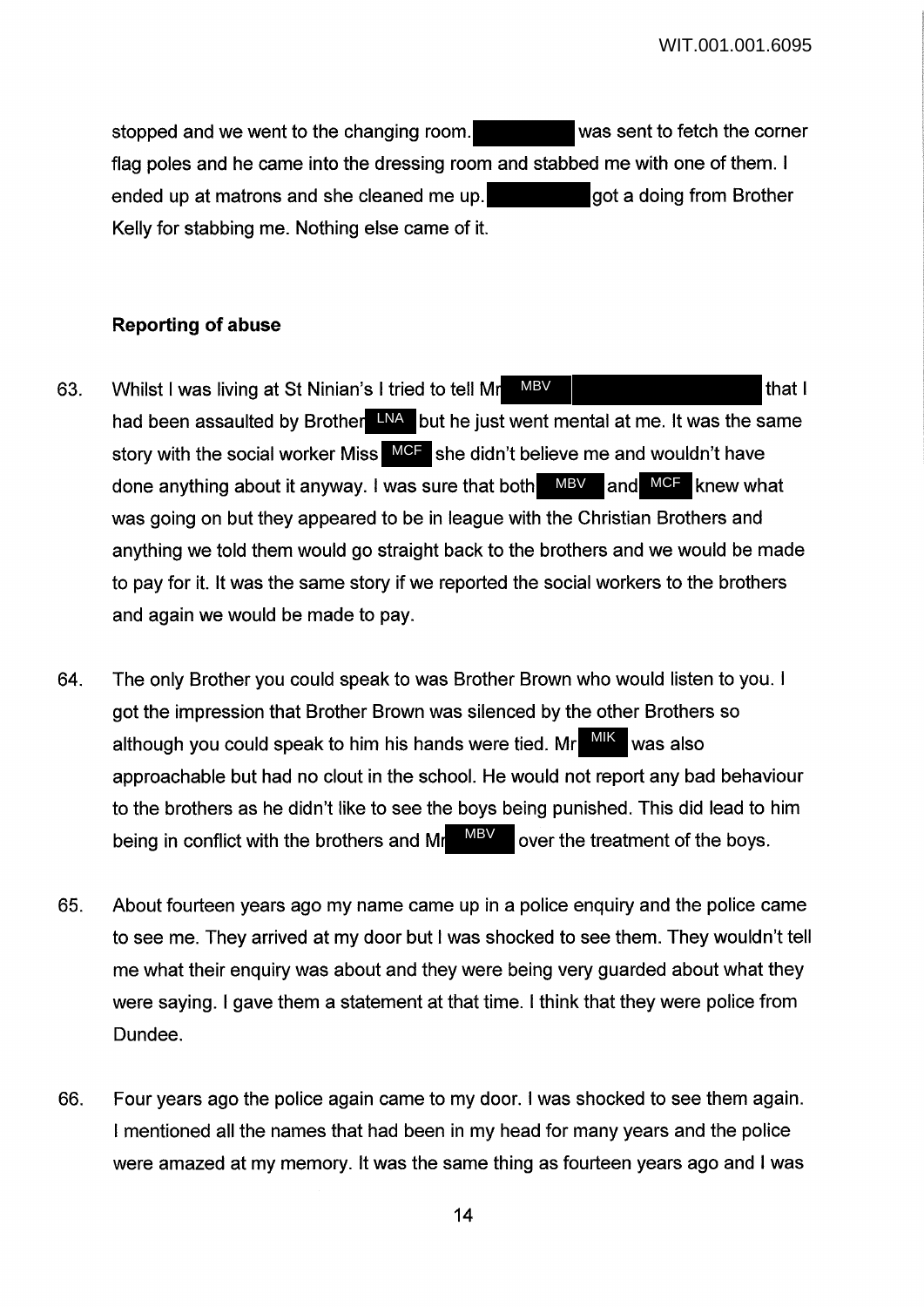sure it would not go anywhere. It went to the trial and I gave evidence. I gave my evidence by video link as I couldn't be in the same room as the accused abusers. The judge was too lenient and they all got off. I have since had counselling and now recognise that all my peers at the school who were bullies were just victims like myself.

### **Leaving the institution**

- 67. I left St Ninian's just before I was sixteen as I managed to stay within the catchment date by about two days. There was no real help given to me when I left.
- 68. I returned to St Ninian's two years after I left. I went with my niece and nephew. I met Brother Brown and he chatted to me. He went into the building and returned with a couple of crosses which he gave to me as a present. I gave the smaller cross to a friend and kept the larger one which I still have. I was very angry with Brother Kelly but Brother Brown calmed me down.

### **Life after the institution**

- 69. I was living with my sister and got married when I was seventeen. I had fallen out with my mother and my brothers. My marriage to lasted for seven and a half years when my wife and I split up. My wife was seeing a man in the RAF who was based in Lossiemouth. I was working away from home a lot.
- 70. My wife left to go to Elgin with my two step children and my daughter has four children and I am in regular contact with her and my grandchildren.
- 71. When I came back from working in Brussels nineteen years ago I met my partner and brought up her two boys. She passed away four years ago. One of her boys is in the army and the other is a mechanic working for Honda I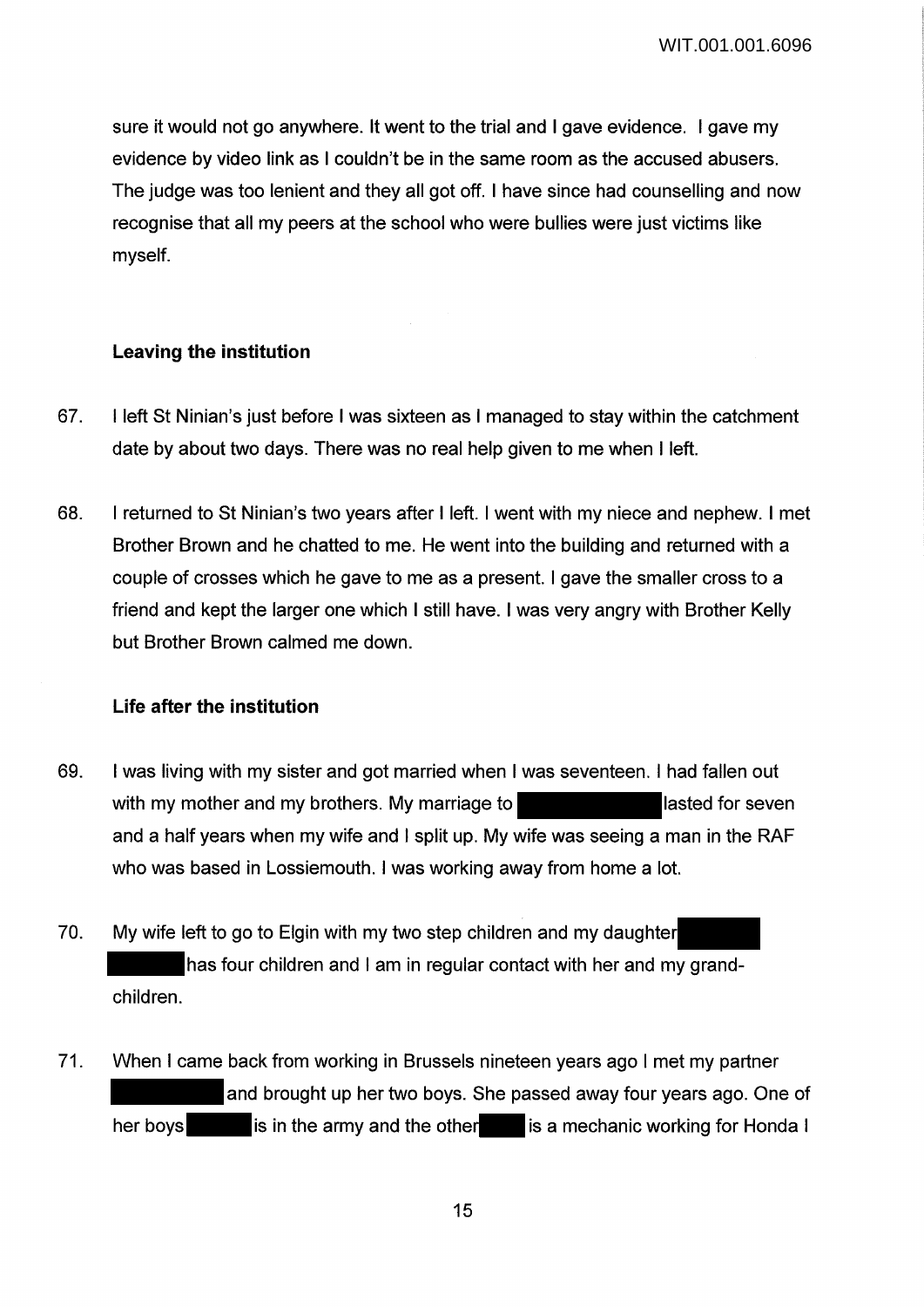also had another step daughter from another partner who I brought up as my daughter. Unfortunately we had a fall out a year ago and are not speaking.

#### **Impact**

- 72. About seven years ago **the set of the sex-partner** who lives in Perth and is about mid 40's told me about the sexual abuse involving that had happened to him while he was in St Ninian's. I couldn't believe that and didn't tell me about it before. had become a drug addict and had died of an overdose a few years before.
- 73. **Also became a drug addict. He was with** before **He had severe mental health issues through the abuse he** suffered at St Ninian's and the drugs he abused. He was put into a mental hospital and died in a vegetative state when he was about 25 years old.
- 74. I asked the police when they came to see me if I would be able to go back to St Ninian's and have a look round and speak to the staff. I was told that the school was no longer in the hands of the Christian Brothers and to go there I would need to be accompanied by a police officer as it was still a functioning school. I just felt that I needed to visit the place to help with my mental state.
- 75. I have been receiving counselling since March 2016 and found it to be brilliant with the help Sylvia and Hazel I have been learning to deal with all the issues and see some things in a different light. The counselling was arranged through the Procurator Fiscals Office. I was very downhearted after the court case I gave evidence at and the help was provided.
- 76. I have suffered from depression and mood swings since I was in care. These conditions are directly attributable to my time in care. Those people who abused me were the "devil incarnate".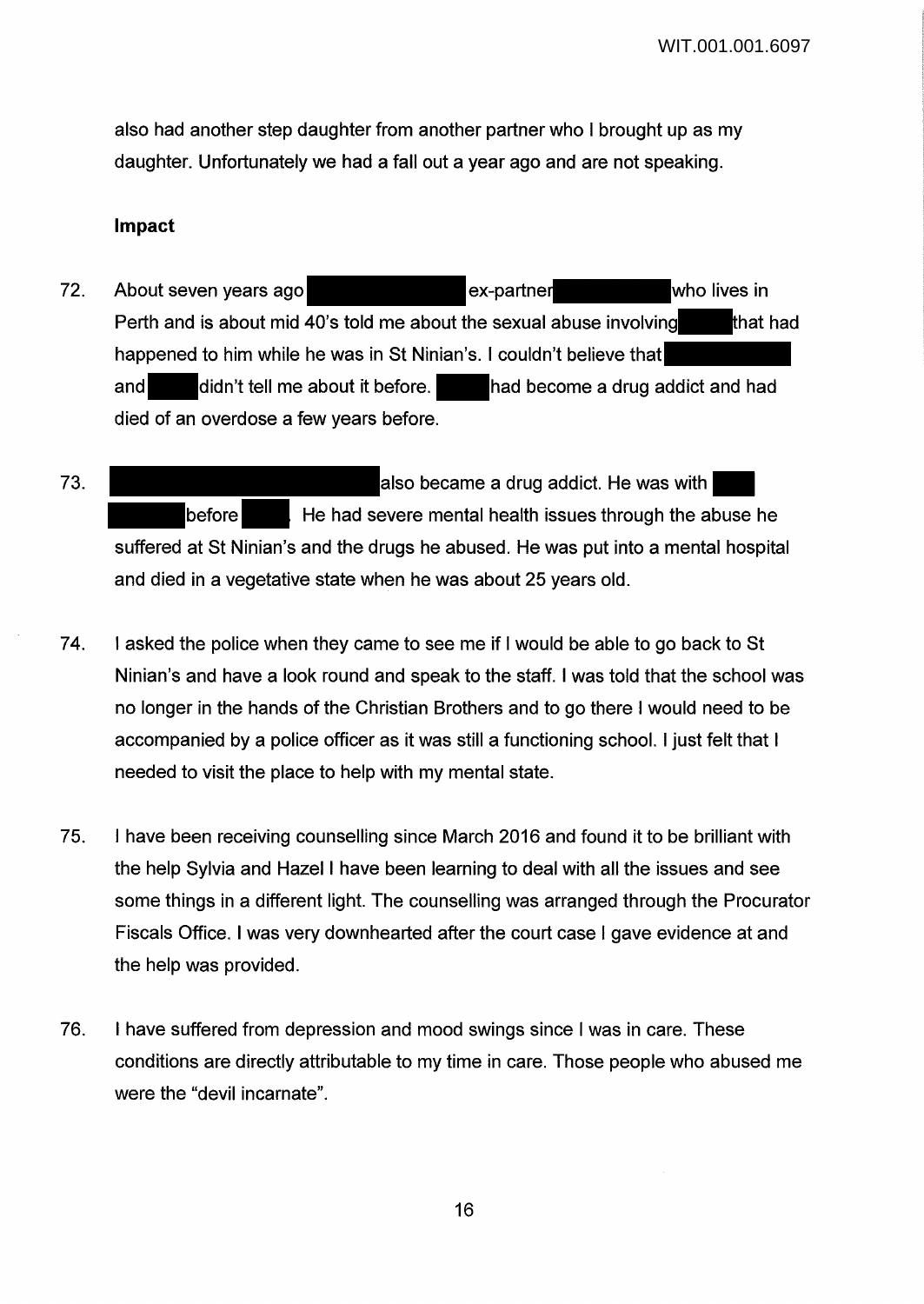WIT.001.001.6098

- 77. I have always been a fighter because of the bullying I suffered. I feel that I have been moulded into what I became. I was very violent. I had no fear. I would say that 99 per cent of my troubles are not mine as I feel that I have to stick up for people. I have even stuck up for the police. I have a bad name in Perth for fighting.
- 78. I can't sleep without a light or a television on and I think it is because of that half hour when the piped music was played at St Ninian's.
- 79. I have taken medication for depression. My step son committed suicide and a very good friend of mine was murdered in Perth. When the police came to my door to interview me about St Ninian's I couldn't tell them about some aspects of my abuse. They were strangers and I hadn't told anyone before.

## **Records**

80. I have not made any attempt to recover my records. I am trying to deal with one issue at a time. I will definitely be looking to recover them at some time.

# **Lessons to be learned**

- 81. I think that there should be more inspections. I do not think that it is right for the staff to sleep in the same accommodation as the pupils. There should be other ways of keeping control through the night. There shouldn't be music playing through the night when you go to bed. There should be cameras to see who is going in and out of the area of the dormitories.
- 82. I couldn't really speak to the police because of the way that they approached me. It was out of the blue. They were strangers and I didn't know them. I didn't get any warning that they were coming. I didn't tell them everything as they were strangers to me. I felt that they should have given me a bit more time to prepare myself. I'm ashamed of what happened to me and find it hard to speak about. I accept that it is part of the police procedures.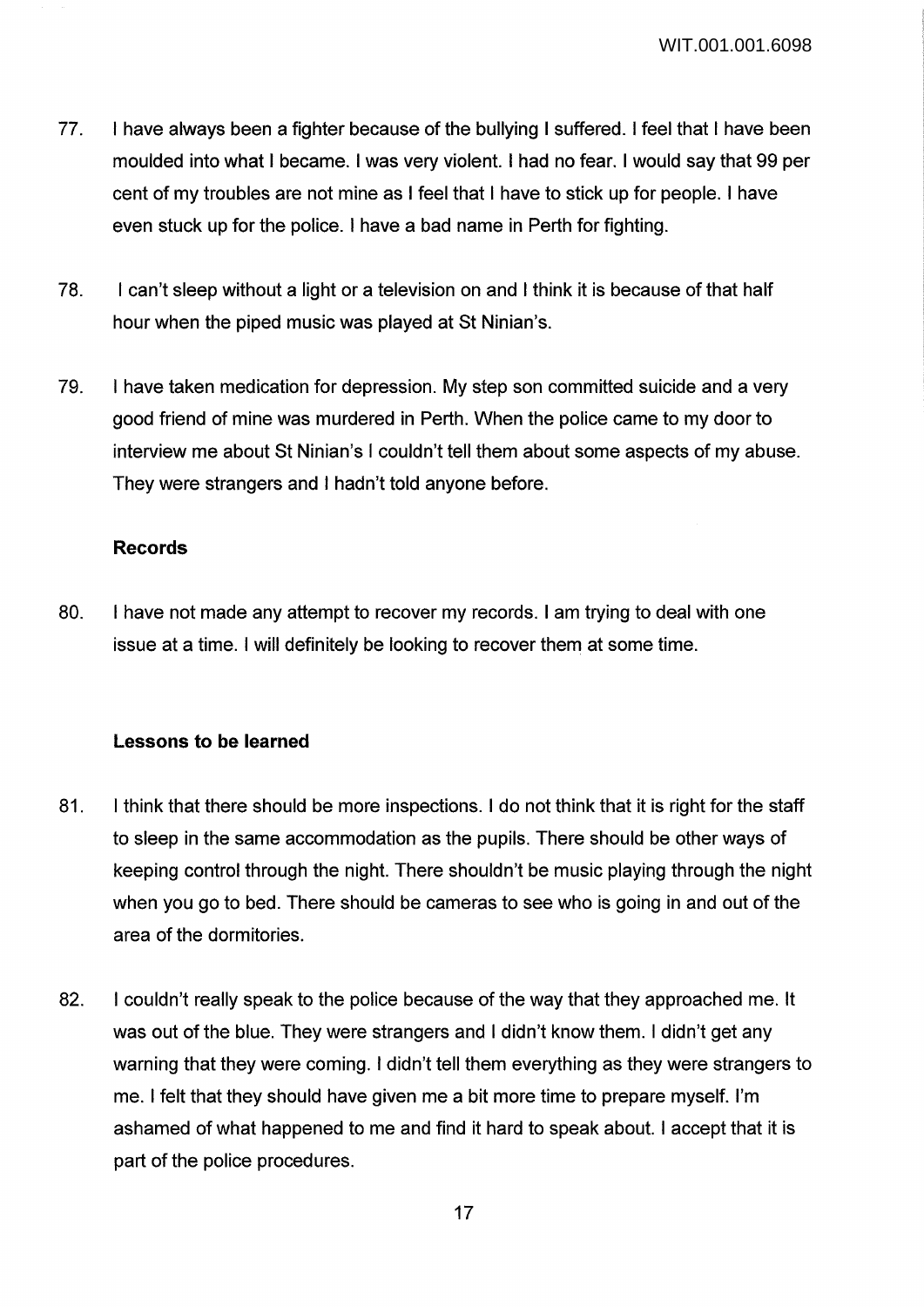WIT.001.001.6099

83. Staff should not have ignored the bullying by the other boys. They should have spoken out and not allowed the pupils to do their own thing. I know that the staff knew what was going on and they should have been responding to it. The staff knew that would lose their jobs if they were to report their fellow staff members for abuse. There should be more supervision of the staff. The staff should not be afraid to stand up for the children in their care. There should be regular external inspections by independent people who have no connection to the institution they are looking at. They should be able to give confidence to the residents and should be available for confidential private consultations out with- the hearing of the staff.

## **Other information**

84. It would be easier if I give you a list of the pupils at the school when I was there. There are some that were bullies and others that were abused or were friends of mine.



## 85. Mv friends at the school were:

came from Perth and a good friend. He was known as He died from a drugs overdose some years ago.

who also lived in Perth. He also died of a drugs overdose.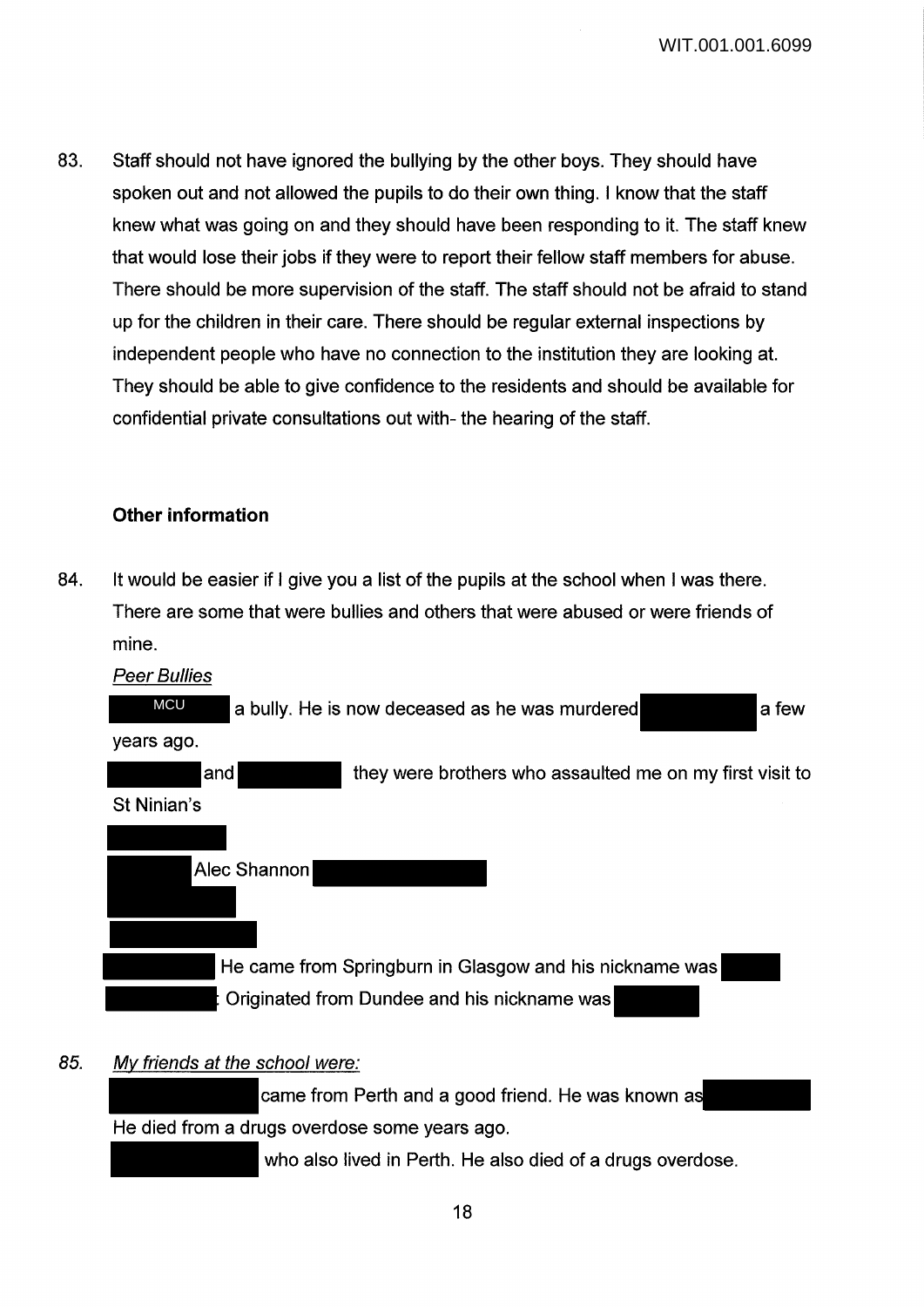

All my friends listed were the subject of abuse it would appear that all the boys from Glasgow were left alone as they were more of a handful for the staff.

- 86. I have some photographs from my time in St Ninian's they include pictures of the staff my peer bullies and other boys who were there at that time. A lot of the boys that were there with me have since passed away.
- 87. I have been advised that I can offer to give oral evidence to the Inquiry. I will need to think about that. I was hoping that it would all end with the court case and my involvement with the police. It is one of the reasons I wish all the information passed to the police at this stage to be anonymous. I am hopeful that after this disclosure I will find my own closure.
- 88. I have now thought about giving evidence in public and feel that I have a duty to tell about my experiences. I owe it to the other survivors of abuse. For that reason I would be prepared to give oral evidence to the Inquiry should I be required.